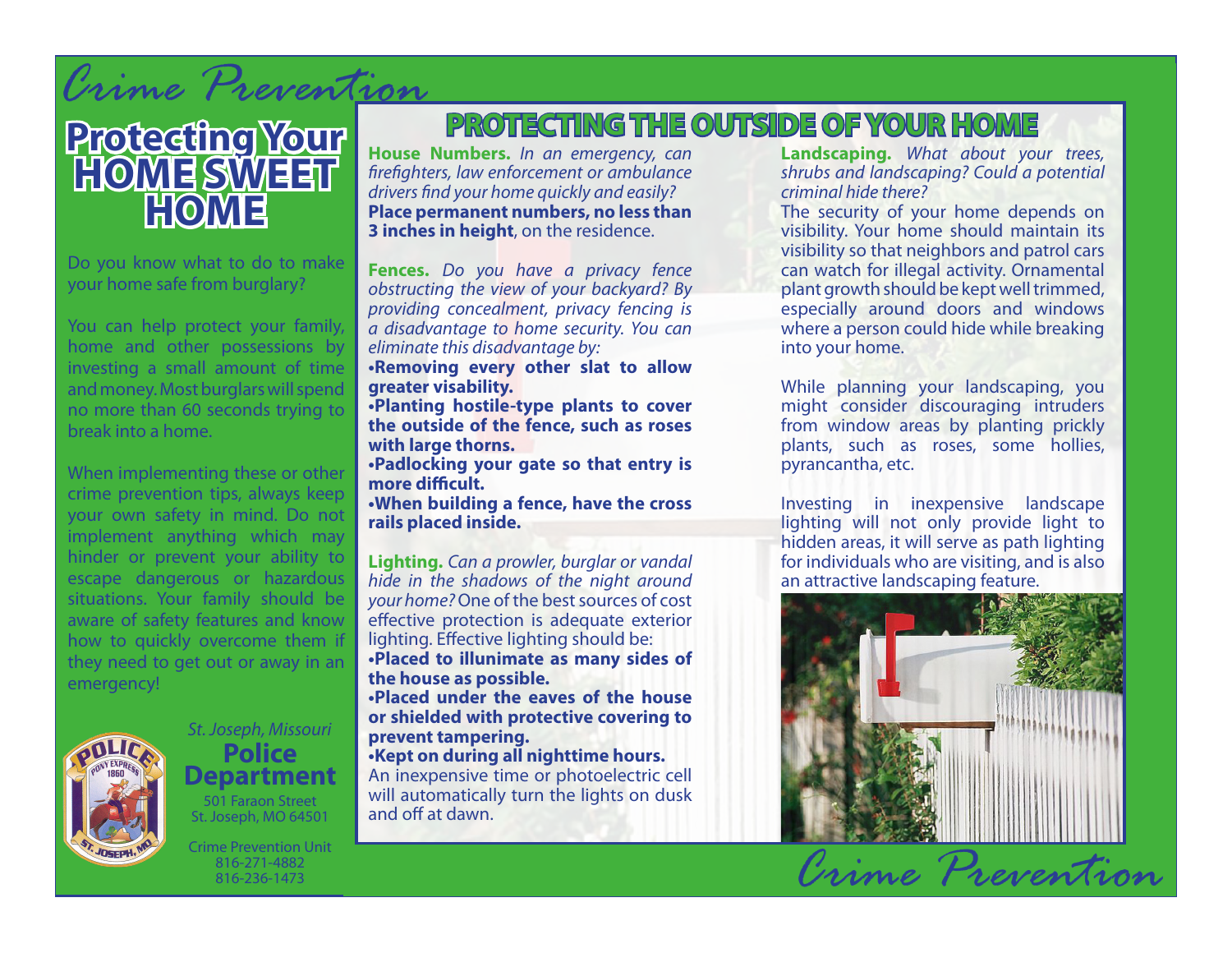## *Crime Prevention*



Do you know what to do to make your home safe from burglary?

You can help protect your family, home and other possessions by investing a small amount of time and money. Most burglars will spend no more than 60 seconds trying to break into a home.

When implementing these or other crime prevention tips, always keep your own safety in mind. Do not implement anything which may hinder or prevent your ability to escape dangerous or hazardous situations. Your family should be aware of safety features and know how to quickly overcome them if they need to get out or away in an emergency!



*St. Joseph, Missouri* **Police Department** 501 Faraon Street St. Joseph, MO 64501

Crime Prevention Unit 816-271-4882 816-236-1473

#### **Exterior Doors.** *Can you see who is outside before you open the door?* Install a wideangle viewer *(peephole)* in the door. This will let you know who is at the door. A 190

*Is the door solid core? Is it metal? Is it cracking or splitting? How thick is it?* Not only your front door, but all of your exterior doors and the door between your house and the garage should be of solid core construction or heavy guage metal with a minimum thickness of 1 3/8 inches. A thinner door is the panel-type, make sure joints and panels are well glued, not split or rotten.

degree peephole is recommended.

*Are your French or double doors secure?*  One of the doors must be inactive. You can accomplish this by installing flush bolts at the top and bottom of the door secured into metal strike plates. A deadbolt should be on the active door.

**Strike Plates.** *Your strike plate should have at least 3 inch wood screws.* Better yet, install a heavier guage security strike plate, using longer screws. The screws should take you past the frame into the structural 2x4's.

**Hinges.** *Are any of your hinges exposed to the outside?* While checking out all of your exterior doors, look at the hinges. If your hinges are exposed to the outside, we recommend that you replace them with non-removable hinge pins.

### **DOORS & LOCKS**

 $\mathbb{R}^n$ 市

**Keys.***Where are your keys? If you don't know where the keys are, you defeat the purpose of the lock.* If a former owner or tenant might still have a key, have a locksmith rekey your locks. This is also a good time to evaluate the quality of your locks. Consider upgrading to better locks.

*Also, where is your garage door opener? Is it in your vehicle? Is it in your car you left for service?* Treat your garage door opener with as much security as you do your house key-it is an electronic key to your home.

**Locks.** *Do you just have the old fashioned lock-in-the-knob type?* This type of lock offers you privacy and convenience, but not security. In fact, many can be opened by simply using a credit card or screwdriver. For safety, you need a secure lock. A deadbolt lock is recommended with the following features:

- •A single cylinder
- •A minimum 1 inch bolt throw
- •A rotating pin tumbler
- •A steel interlocking screw

*Economizing on padlocks will not protect you adequately.* Large bolt cutters or pry bars are commonly used to break padlocks. Minimum standards for an exterior padlock are:

- •Case hardened steel, with a 9/32 inch shakle.
- •Locking mechanism in both the heel and toe.

*Crime Prevention*